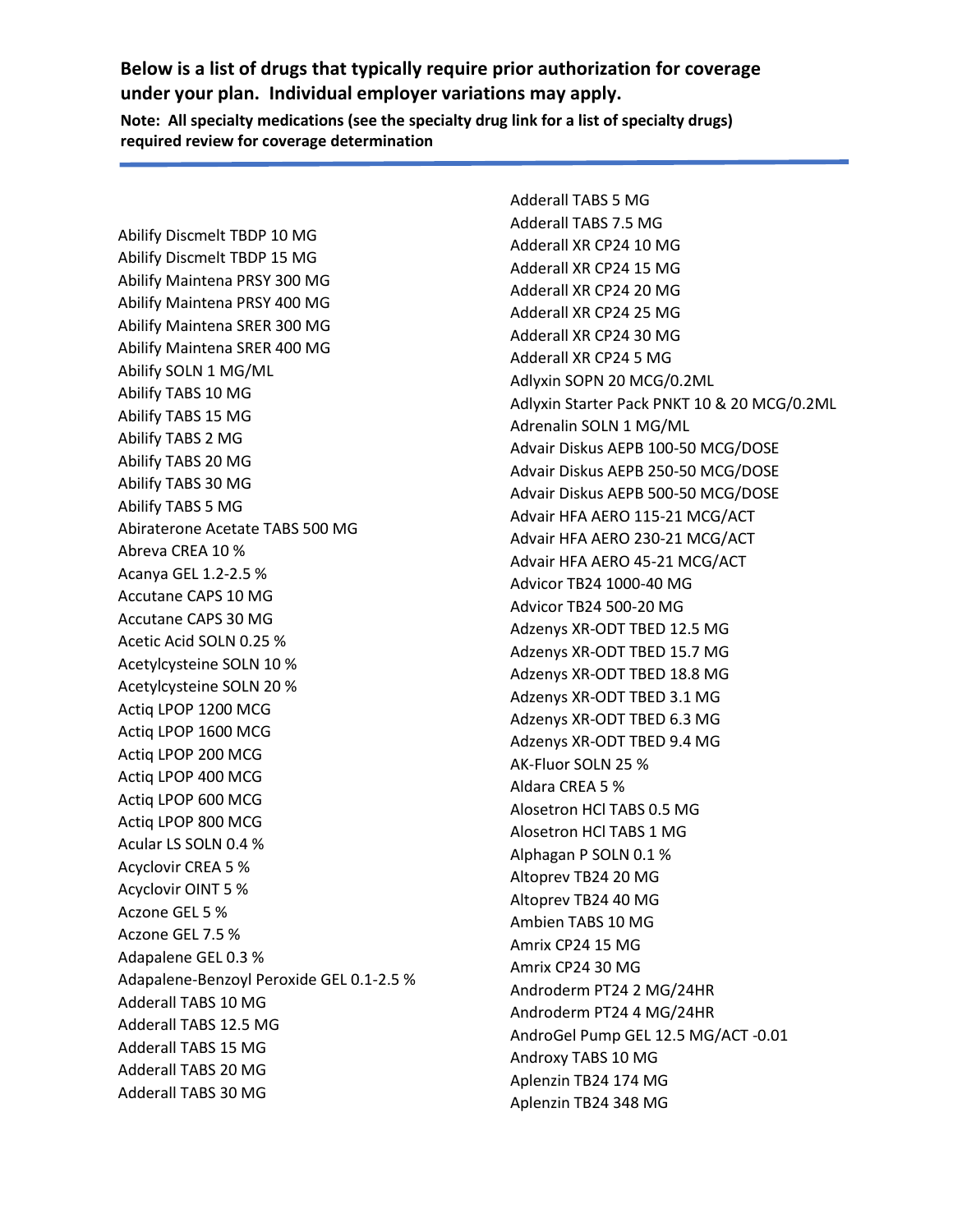Aplenzin TB24 522 MG Apriso CP24 0.375 GM Aptensio XR CP24 10 MG Aptensio XR CP24 15 MG Aptensio XR CP24 20 MG Aptensio XR CP24 30 MG Aptensio XR CP24 40 MG Aptensio XR CP24 50 MG Aptensio XR CP24 60 MG Aptiom TABS 800 MG ARIPiprazole TBDP 10 MG ARIPiprazole TBDP 15 MG Aristospan Intralesional SUSP 5 MG/ML Arnuity Ellipta AEPB 100 MCG/ACT Arnuity Ellipta AEPB 200 MCG/ACT Asenapine Maleate SUBL 10 MG Asenapine Maleate SUBL 2.5 MG Asenapine Maleate SUBL 5 MG Astagraf XL CP24 0.5 MG Astagraf XL CP24 1 MG Astagraf XL CP24 5 MG Atovaquone SUSP 750 MG/5ML Atralin GEL 0.05 % Avar Cleanser LIQD 10-5 % Avar LS Cleanser LIQD 10-2 % Avar LS FOAM 10-2 % Avar LS PADS 10-2 % Avar PADS 9.5-5 % Avar-e LS CREA 10-2 % Azasan TABS 100 MG azaTHIOprineTABS100MG azaTHIOprineTABS75MG Bactroban Nasal OINT 2 % Baqsimi One Pack POWD 3 MG/DOSE Baqsimi Two Pack POWD 3 MG/DOSE Belbuca FILM 150 MCG Belbuca FILM 300 MCG Belbuca FILM 450 MCG Belbuca FILM 750 MCG Belsomra TABS 10 MG Belsomra TABS 15 MG

Belsomra TABS 20 MG Belsomra TABS 5 MG Bicalutamide TABS 50 MG Bicillin L-A SUSP 1200000 UNIT/2ML Bicillin L-ASUSP1200000UNIT/2ML BotrytisSOLN43000PNU/ML Brimonidine Tartrate SOLN 0.15 % Brisdelle CAPS 7.5 MG Budeprion XL TB24 150 MG Budesonide CPEP 3 MG Budesonide SUSP 1 MG/2ML Buprenorphine PTWK 20 MCG/HR Bydureon PEN 2 MG Byetta 10 MCG Pen SOPN 10 MCG/0.04ML Byetta 5 MCG Pen SOPN 5 MCG/0.02ML ByfavoSOLR20MG Calcipotriene CREA 0.005 % Calcipotriene OINT 0.005 % Calcipotriene SOLN 0.005 % Calcipotriene-Betameth Diprop OINT 0.005-0.064 % Calcitrene OINT 0.005 % Carafate SUSP 1 GM/10ML CEM-Urea SOLN 45 % Centany AT KIT 2 % Centany OINT 2 % Cesamet CAPS 1 MG Chlorzoxazone TABS 375 MG Chlorzoxazone TABS 750 MG Cipro XR TB24 1000 MG Cipro XR TB24 500 MG Cladosporium CladosporioidesSOLN1:20 Cladosporium CladosporioidesSOLN64000PNU/ML Clindamycin-Tretinoin GEL 1.2-0.025 % Clobetasol Propionate Emulsion FOAM 0.05 % Clobetasol Propionate FOAM 0.05 % Clocortolone Pivalate CREA 0.1 % Clocortolone Pivalate Pump CREA 0.1 % Concerta TBCR 18 MG Concerta TBCR 27 MG Concerta TBCR 36 MG Concerta TBCR 54 MG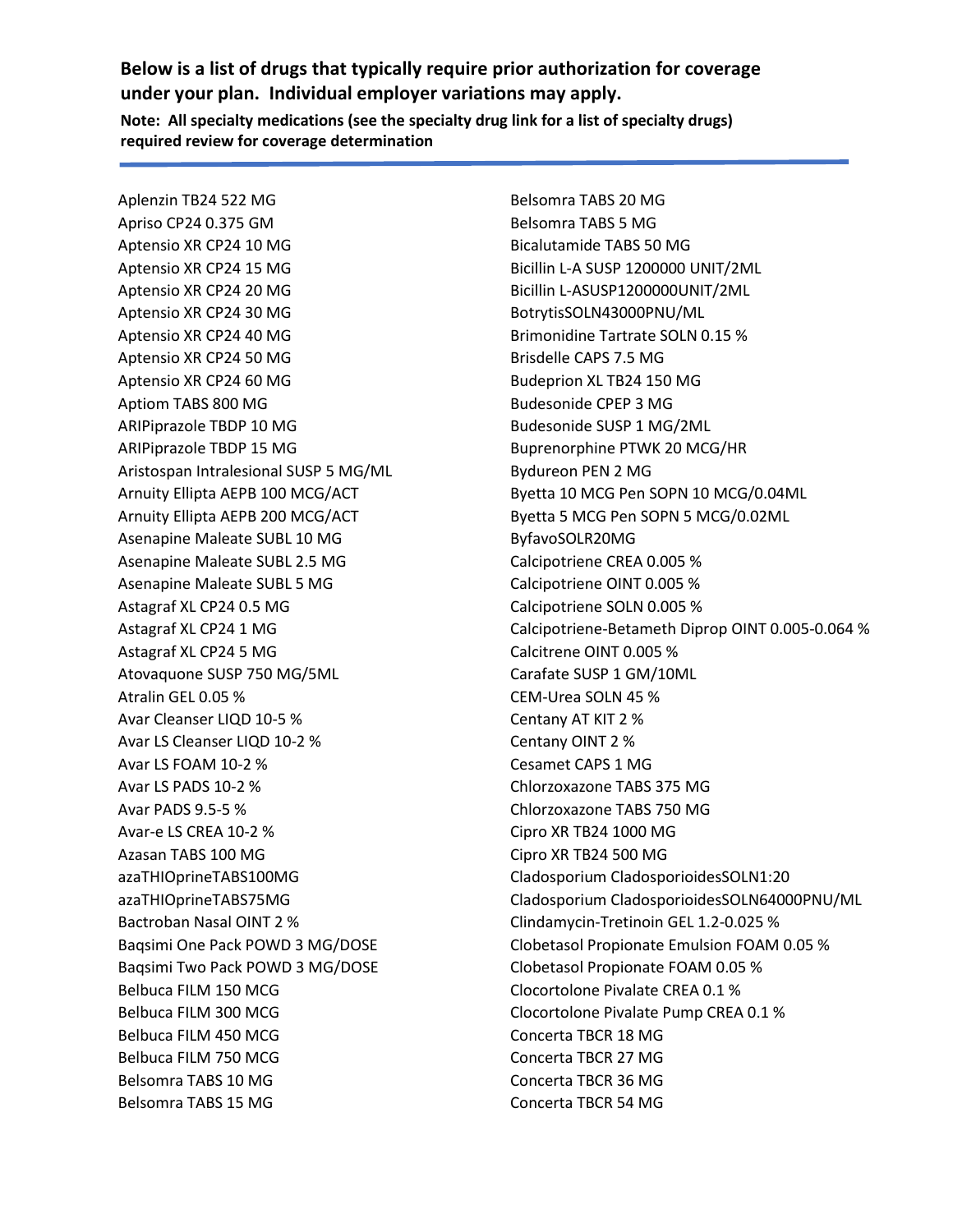ConjupriTABS2.5MG ConjupriTABS5MG Cordran CREA 0.05 % Cordran LOTN 0.05 % Cordran OINT 0.05 % Cordran TAPE 4 MCG/SQCM Creon CPEP 12000-38000 UNIT Creon CPEP 24000-76000 UNIT Creon CPEP 3000-9500 UNIT Creon CPEP 36000-114000 UNIT Creon CPEP 6000-19000 UNIT Crinone GEL 4 % Crinone GEL 8 % Cromolyn Sodium CONC 100 MG/5ML Cyclobenzaprine HCl ER CP24 15 MG Cyclobenzaprine HCl ER CP24 30 MG Cyclobenzaprine HCl TABS 7.5 MG Cycloset TABS 0.8 MG Cyklokapron SOLN 1000 MG/10ML Cymbalta CPEP 20 MG Cymbalta CPEP 30 MG Cymbalta CPEP 60 MG Daytrana PTCH 10 MG/9HR Daytrana PTCH 15 MG/9HR Daytrana PTCH 20 MG/9HR Daytrana PTCH 30 MG/9HR DayVigo TABS 10 MG DayVigo TABS 5 MG Demeclocycline HCl TABS 150 MG Demeclocycline HCl TABS 300 MG Depo-Provera SUSP 150 MG/ML Depo-SubQ Provera 104 SUSY 104 MG/0.65ML Depo-Testosterone SOLN 100 MG/ML Depo-Testosterone SOLN 200 MG/ML Desonate GEL 0.05 % Dexedrine CP24 10 MG Dexedrine CP24 15 MG Dexedrine CP24 5 MG Dexilant CPDR 30 MG Dexilant CPDR 60 MG Dextroamphetamine Sulfate SOLN 5 MG/5ML

Diastat AcuDial GEL 10 MG Diastat AcuDial GEL 20 MG Diastat Pediatric GEL 2.5 MG Diclofenac Epolamine PTCH 1.3 % Diclofenac Sodium GEL 3 % Diclovix MTHPK1.5-8% Differin CREA 0.1 % Differin GEL 0.1 % Differin GEL 0.3 % Differin LOTN 0.1 % Dificid TABS 200 MG Diflorasone Diacetate CREA 0.05 % Diflorasone Diacetate OINT 0.05 % Donnatal ELIX 16.2 MG/5ML Donnatal TABS 16.2 MG Doxepin HCl CREA 5 % Doxycycline CPDR 40 MG Dronabinol CAPS 10 MG Dronabinol CAPS 2.5 MG Dronabinol CAPS 5 MG Droxidopa CAPS 100 MG Droxidopa CAPS 200 MG Droxidopa CAPS 300 MG Durlaza CP24 162.5 MG Dyanavel XR SUER 2.5 MG/ML EC-Naprosyn TBEC 375 MG EC-Naproxen TBEC 375 MG EC-Naproxen TBEC 500 MG Edurant TABS 25 MG Efudex CREA 5 % Elepsia XR TB24 1000 MG Elepsia XR TB24 1500 MG Elidel CREA 1 % Elmiron CAPS 100 MG ElmironCAPS100MG Embeda CPCR 80-3.2 MG Emsam PT24 12 MG/24HR Emsam PT24 6 MG/24HR Emtricitabine-Tenofovir DF TABS 100-150 MG Emtricitabine-Tenofovir DF TABS 133-200 MG Emtricitabine-Tenofovir DF TABS 167-250 MG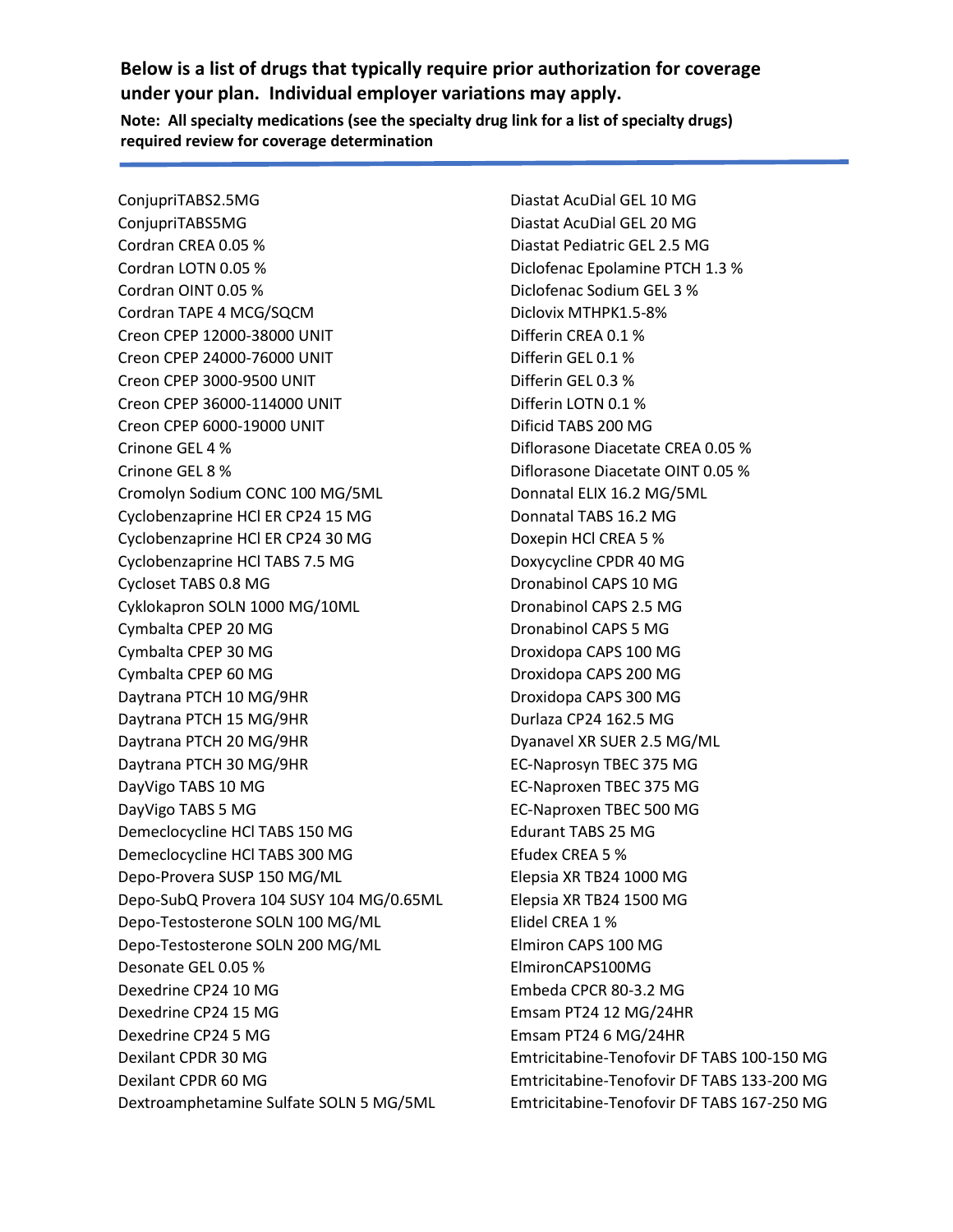Enstilar FOAM 0.005-0.064 % Entocort EC CP24 3 MG Entocort EC CPEP 3 MG Epiduo Forte GEL 0.3-2.5 % Epiduo GEL 0.1-2.5 % Ery-Tab TBEC 250 MG Ery-Tab TBEC 333 MG Ery-Tab TBEC 500 MG Erythrocin Stearate TABS 250 MG Erythrocin StearateTABS250MG Erythromycin Base TBEC 333 MG Erythromycin BaseTBEC250MG Erythromycin BaseTBEC333MG Erythromycin BaseTBEC500MG ErythromycinTBEC250MG ErythromycinTBEC333MG ErythromycinTBEC500MG Etravirine TABS 100 MG Etravirine TABS 200 MG Eucrisa OINT 2 % Evekeo TABS 10 MG Evekeo TABS 5 MG Evotaz TABS 300-150 MG EvotazTABS300-150MG Fabior FOAM 0.1 % Fanapt TABS 1 MG Fanapt TABS 10 MG Fanapt TABS 12 MG Fanapt TABS 2 MG Fanapt TABS 4 MG Fanapt TABS 6 MG Fanapt TABS 8 MG Fanapt Titration Pack TABS 1 & 2 & 4 & 6 MG Fenoprofen Calcium CAPS 400 MG Fetzima CP24 120 MG Fetzima CP24 20 MG Fetzima CP24 40 MG Fetzima CP24 80 MG Fetzima Titration C4PK 20 & 40 MG Fexmid TABS 7.5 MG Finacea FOAM 15 %

Finacea GEL 15 % Fintepla SOLN 2.2 MG/ML FlacOIL0.01% Flector PTCH 1.3 % Fluocinolone Acetonide Body OIL 0.01 % Fluocinolone Acetonide OIL 0.01 % Fluocinolone Acetonide Scalp OIL 0.01 % Fluoroplex CREA 1 % Fluorouracil CREA 0.5 % Flurandrenolide CREA 0.05 % Flurandrenolide LOTN 0.05 % Focalin TABS 10 MG Focalin TABS 2.5 MG Focalin TABS 5 MG Focalin XR CP24 10 MG Focalin XR CP24 15 MG Focalin XR CP24 20 MG Focalin XR CP24 25 MG Focalin XR CP24 30 MG Focalin XR CP24 35 MG Focalin XR CP24 40 MG Focalin XR CP24 5 MG Gelnique GEL 10 % Gelnique Pump GEL 10 % Gemtesa TABS 75 MG Glyxambi TABS 10-5 MG Glyxambi TABS 25-5 MG Hycodan SYRP 5-1.5 MG/5ML HycodanSYRP5-1.5MG/5ML HYDROcodone Bitartrate ER T24A 100 MG HYDROcodone Bitartrate ER T24A 120 MG HYDROcodone Bitartrate ER T24A 20 MG HYDROcodone Bitartrate ER T24A 30 MG HYDROcodone Bitartrate ER T24A 40 MG HYDROcodone Bitartrate ER T24A 60 MG HYDROcodone Bitartrate ER T24A 80 MG HYDROmorphone HCl ER TB24 16 MG HyperSal NEBU 3.5 % Imitrex SOLN 6 MG/0.5ML Imitrex STATdose Refill SOCT 4 MG/0.5ML Imitrex STATdose Refill SOCT 6 MG/0.5ML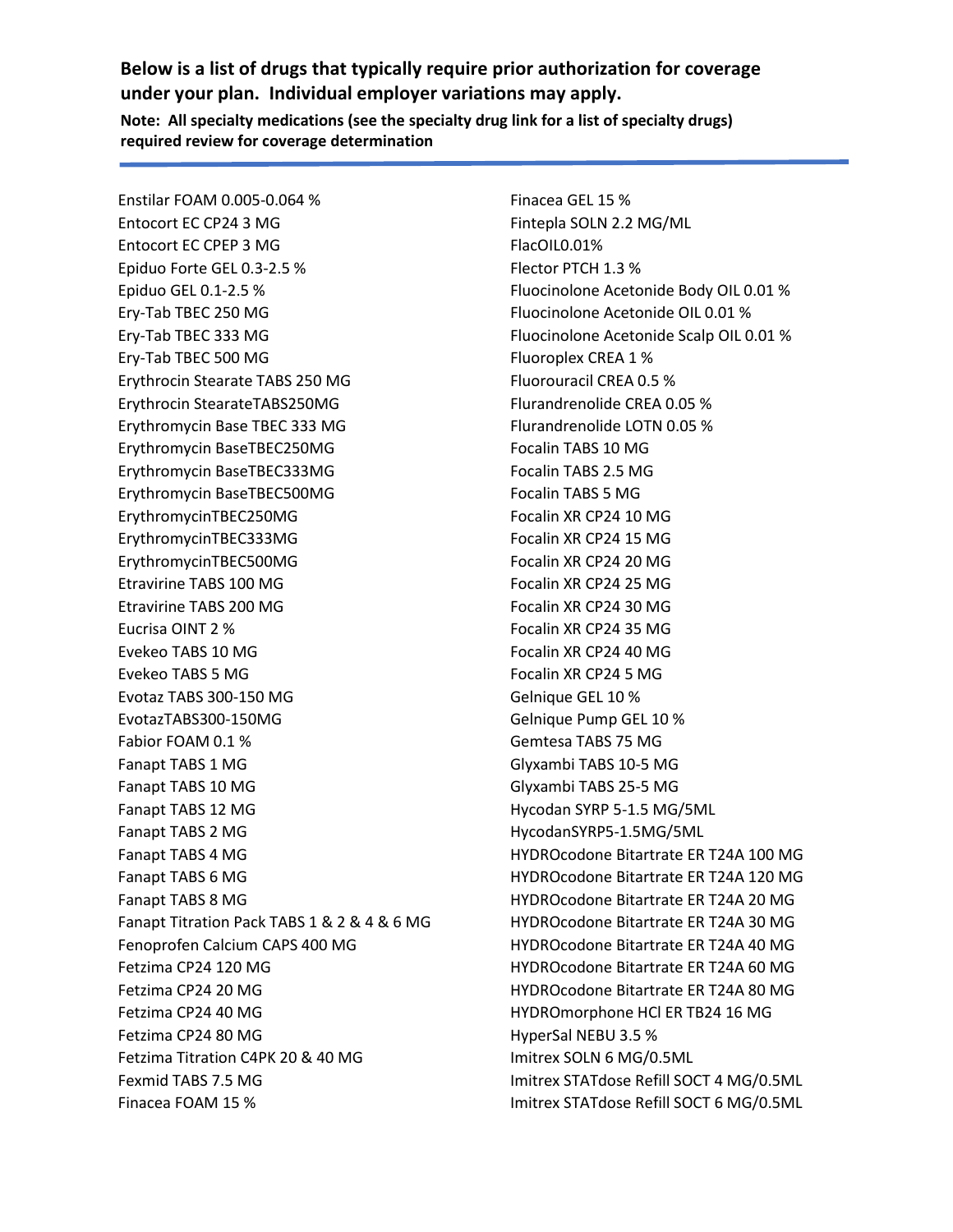**Below is a list of drugs that typically require prior authorization for coverage under your plan. Individual employer variations may apply.**

**Note: All specialty medications (see the specialty drug link for a list of specialty drugs) required review for coverage determination**

Imitrex STATdose System SOAJ 4 MG/0.5ML Imitrex STATdose System SOAJ 6 MG/0.5ML Indiclor SOLN Intermezzo SUBL 1.75 MG Intermezzo SUBL 3.5 MG Intuniv TB24 1 MG Intuniv TB24 2 MG Intuniv TB24 3 MG Intuniv TB24 4 MG Invega TB24 3 MG Invega TB24 6 MG Invokana TABS 100 MG Invokana TABS 300 MG Itraconazole CAPS 100 MG Janumet TABS 50-1000 MG Janumet TABS 50-500 MG Janumet XR TB24 100-1000 MG Janumet XR TB24 50-1000 MG Janumet XR TB24 50-500 MG Januvia TABS 100 MG Januvia TABS 25 MG Januvia TABS 50 MG Jardiance TABS 10 MG Jardiance TABS 25 MG JelmytoSOLR80 (2 x 40)MG Jentadueto TABS 2.5-1000 MG Jentadueto TABS 2.5-500 MG Jentadueto TABS 2.5-850 MG Jentadueto XR TB24 2.5-1000 MG Jentadueto XR TB24 5-1000 MG JubliaSOLN10% Kapidex CPDR 30 MG Kapvay TB12 0.1 MG Kerendia TABS 10 MG Kerendia TABS 20 MG Khedezla TB24 100 MG Khedezla TB24 50 MG Klisyri OINT 1 % Kombiglyze XR TB24 2.5-1000 MG Kombiglyze XR TB24 5-1000 MG Kombiglyze XR TB24 5-500 MG

Kyleena IUD 19.5 MG Kynmobi FILM 10 MG Kynmobi FILM 15 MG Kynmobi FILM 20 MG Kynmobi FILM 25 MG Kynmobi FILM 30 MG Kynmobi Titration Kit KIT 10/15/20/25/30 MG Lacrisert INST 5 MG LaMICtal TABS 100 MG LaMICtal XR TB24 200 MG Latuda TABS 120 MG Latuda TABS 20 MG Latuda TABS 40 MG Latuda TABS 60 MG Latuda TABS 80 MG Lescol CAPS 20 MG Lescol CAPS 40 MG Lexapro TABS 5 MG LicartPT241.3% Liletta (52 MG) IUD 19.5 MCG/DAY Linezolid SOLN 600 MG/300ML Linezolid TABS 600 MG Linzess CAPS 145 MCG Linzess CAPS 290 MCG Linzess CAPS 72 MCG Lipritin IITHPK100MG LipritinTHPK100MG Lodine TABS 400 MG Lopinavir-Ritonavir TABS 100-25 MG Lopinavir-Ritonavir TABS 200-50 MG Lotemax SUSP 0.5 % Lotronex TABS 0.5 MG Lotronex TABS 1 MG Lubiprostone CAPS 24 MCG Lubiprostone CAPS 8 MCG Lyrica CAPS 100 MG Lyrica CAPS 150 MG Lyrica CAPS 200 MG Lyrica CAPS 225 MG Lyrica CAPS 25 MG Lyrica CAPS 300 MG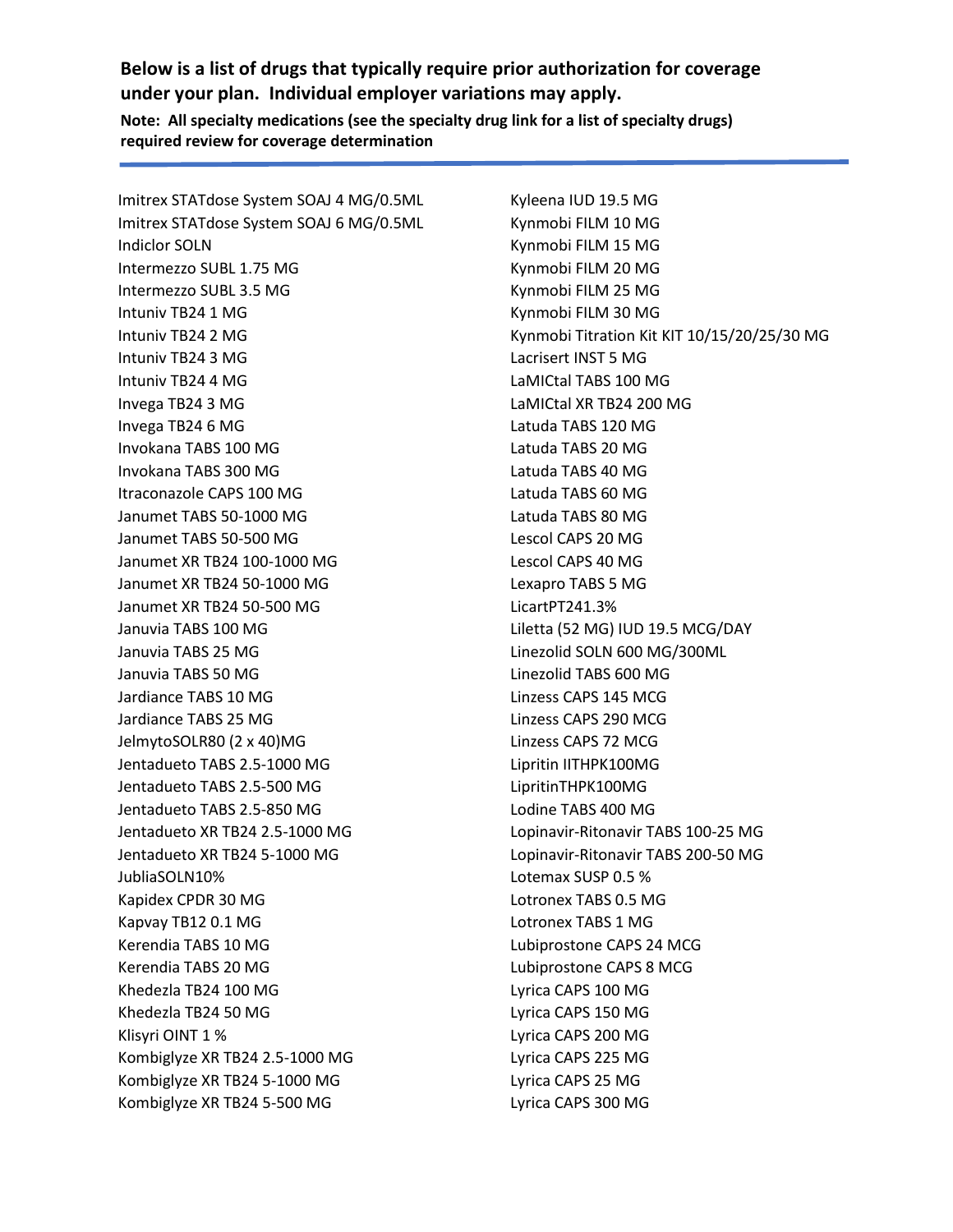Lyrica CAPS 50 MG Lyrica CAPS 75 MG Lyrica SOLN 20 MG/ML Lysteda TABS 650 MG Meclofenamate Sodium CAPS 100 MG Meclofenamate Sodium CAPS 50 MG Mefenamic Acid CAPS 250 MG Megestrol Acetate SUSP 625 MG/5ML MeloxicamCAPS10MG MeloxicamCAPS5MG Mephyton TABS 5 MG Metadate CD CPCR 10 MG Metadate CD CPCR 20 MG Metadate CD CPCR 30 MG Metadate CD CPCR 40 MG Metadate CD CPCR 50 MG Metadate CD CPCR 60 MG Methocarbamol SOLN 1000 MG/10ML Methylin SOLN 10 MG/5ML Methylin SOLN 5 MG/5ML methylPREDNISolone Sodium Succ SOLR 1000 MG metroNIDAZOLE CAPS 375 MG Midazolam HCl SYRP 2 MG/ML Midazolam HClSYRP2MG/ML Mirena (52 MG) IUD 20 MCG/24HR Mirvaso GEL 0.33 % Movantik TABS 12.5 MG Movantik TABS 25 MG MucorSOLN1:20 Multaq TABS 400 MG MultaqTABS400MG Mycobutin CAPS 150 MG Myrbetriq TB24 25 MG Myrbetriq TB24 50 MG Namenda XR CP24 28 MG Naproxen DR TBEC 375 MG Naproxen DR TBEC 500 MG Naproxen Sodium ER TB24 375 MG Naproxen Sodium ER TB24 500 MG Naproxen TBEC 375 MG Naproxen TBEC 500 MG

NaproxenTBEC500MG Nasonex SUSP 50 MCG/ACT Neomycin-Polymyxin B GU SOLN 40-200000 Neo-Synephrine SOLN 10 MG/ML Neuac KIT 1.2-5 % Neupro PT24 4 MG/24HR Neupro PT24 6 MG/24HR NexIUM I.V. SOLR 20 MG NexIUM I.V. SOLR 40 MG NexIUM PACK 2.5 MG NexIUM PACK 5 MG Nextstellis TABS 3-14.2 MG Niaspan TBCR 1000 MG Niaspan TBCR 500 MG Niaspan TBCR 750 MG niCARdipine HCl CAPS 20 MG niCARdipine HCl CAPS 30 MG Nisoldipine ER TB24 17 MG Nisoldipine ER TB24 20 MG Nisoldipine ER TB24 25.5 MG Nisoldipine ER TB24 30 MG Nisoldipine ER TB24 34 MG Nisoldipine ER TB24 40 MG Nisoldipine ER TB24 8.5 MG Nitrofurantoin SUSP 25 MG/5ML Nuplazid TABS 17 MG Nuvessa GEL 1.3 % OlinvykSOLN1MG/ML OlinvykSOLN2MG/2ML OlinvykSOLN30MG/30ML Olux FOAM 0.05 % Olux-E FOAM 0.05 % Omeclamox-Pak MISC 500-500-20 MG Onexton GEL 1.2-3.75 % Ongentys CAPS 50 MG Onglyza TABS 2.5 MG Onglyza TABS 5 MG Oriahnn CPPK 300-1-0.5 & 300 MG Ovace Plus CREA 10 % Ovace Plus FOAM 9.8 % Ovace Plus LOTN 9.8 %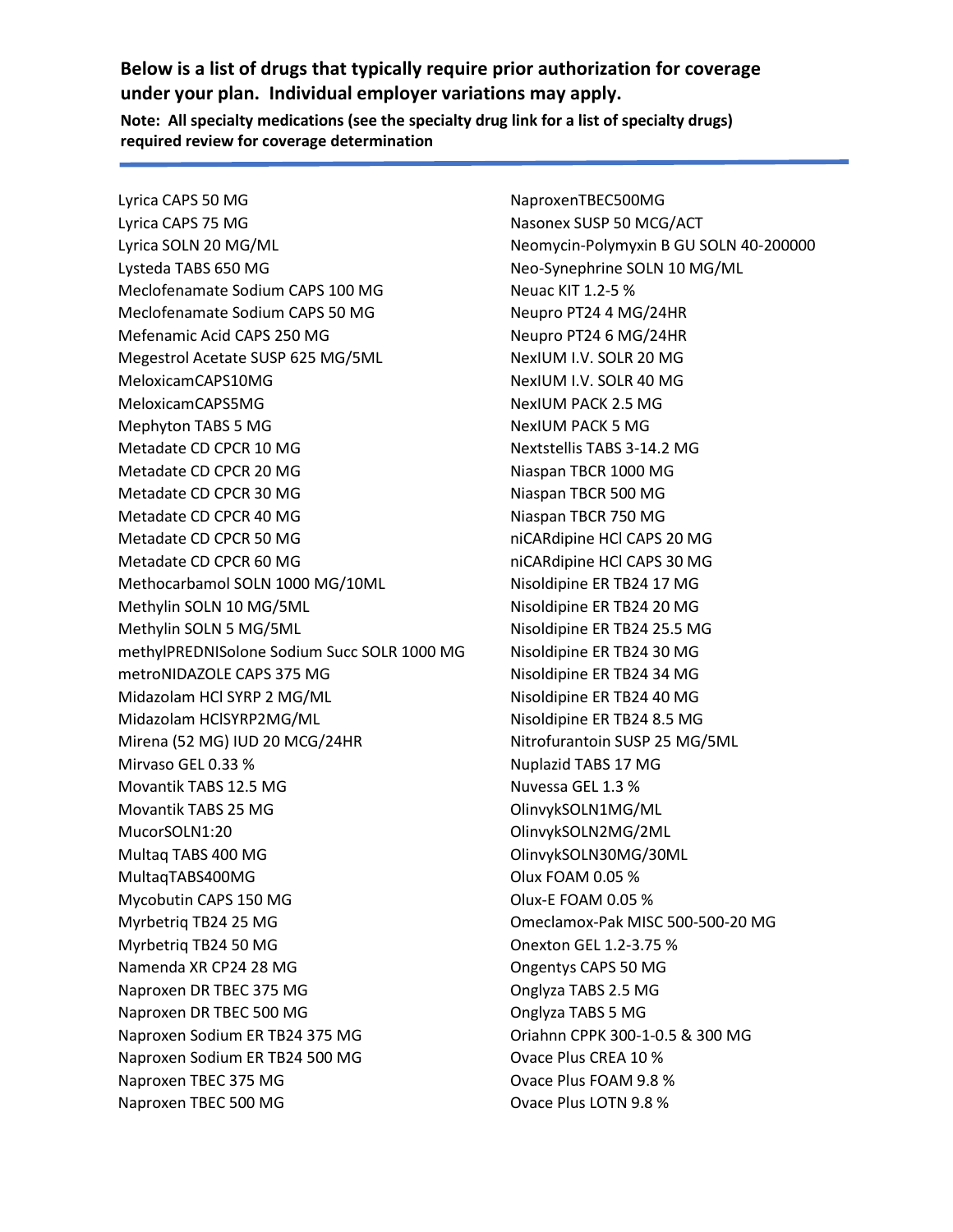Ovace Plus SHAM 10 % Ovace Plus Wash GEL 10 % Ovace Plus Wash LIQD 10 % Ovace Wash LIQD 10 % Oxaprozin TABS 600 MG Oxaydo TABS 7.5 MG Oxtellar XR TB24 150 MG Oxtellar XR TB24 300 MG Oxtellar XR TB24 600 MG OxyCONTIN T12A 10 MG OxyCONTIN T12A 15 MG OxyCONTIN T12A 20 MG OxyCONTIN T12A 30 MG OxyCONTIN T12A 40 MG OxyCONTIN T12A 60 MG OxyCONTIN T12A 80 MG Oxytrol PTTW 3.9 MG/24HR Ozempic (0.25 or 0.5 MG/DOSE) SOPN 2 MG/1.5ML Ozempic (1 MG/DOSE) SOPN 2 MG/1.5ML Pancreaze CPEP 10500-35500 UNIT Pancreaze CPEP 16800-56800 UNIT Pancreaze CPEP 21000-54700 UNIT Pancreaze CPEP 2600-8800 UNIT Pancreaze CPEP 4200-14200 UNIT Pantoprazole Sodium SOLR 40 MG Paragard Intrauterine Copper IUD Penicillin G Procaine SUSP 600000 UNIT/ML Penicillin G ProcaineSUSP600000UNIT/ML Pentasa CPCR 250 MG Pentasa CPCR 500 MG Pertzye CPEP 16000-57500 UNIT Pertzye CPEP 24000-86250 UNIT Pertzye CPEP 4000-14375 UNIT Pertzye CPEP 8000-28750 UNIT Phytonadione SOLN 1 MG/0.5ML Phytonadione TABS 5 MG Picato GEL 0.05 % Pimecrolimus CREA 1 % Pradaxa CAPS 150 MG Pradaxa CAPS 75 MG Prevpac MISC

Prochieve GEL 4 % Prochieve GEL 8 % Prometrium CAPS 100 MG Prometrium CAPS 200 MG Propafenone HCl ER CP12 225 MG Prostin E2 SUPP 20 MG Pylera CAPS 140-125-125 MG Qdolo SOLN 5 MG/ML Qelbree CP24 100 MG Qelbree CP24 150 MG Qelbree CP24 200 MG Qtern TABS 10-5 MG QternTABS5-5MG QuilliChew ER CHER 20 MG QuilliChew ER CHER 30 MG QuilliChew ER CHER 40 MG Quillivant XR SRER 25 MG/5ML ReadySharp Dexamethasone KIT 10 MG/ML ReadySharp Ketorolac KIT 15 MG/ML Recothrom SOLR 5000 UNIT Rectiv OINT 0.4 % Relistor SOLN 12 MG/0.6ML Relistor SOLN 8 MG/0.4ML Relistor TABS 150 MG Reltone CAPS 200 MG Reltone CAPS 400 MG Renagel TABS 800 MG Retin-A CREA 0.025 % Retin-A CREA 0.05 % Retin-A CREA 0.1 % Retin-A GEL 0.01 % Retin-A GEL 0.025 % Retin-A Micro GEL 0.04 % Retin-A Micro GEL 0.1 % Retin-A Micro Pump GEL 0.04 % Retin-A Micro Pump GEL 0.06 % Retin-A Micro Pump GEL 0.08 % Retin-A Micro Pump GEL 0.1 % Rexulti TABS 0.25 MG Rexulti TABS 0.5 MG Rexulti TABS 1 MG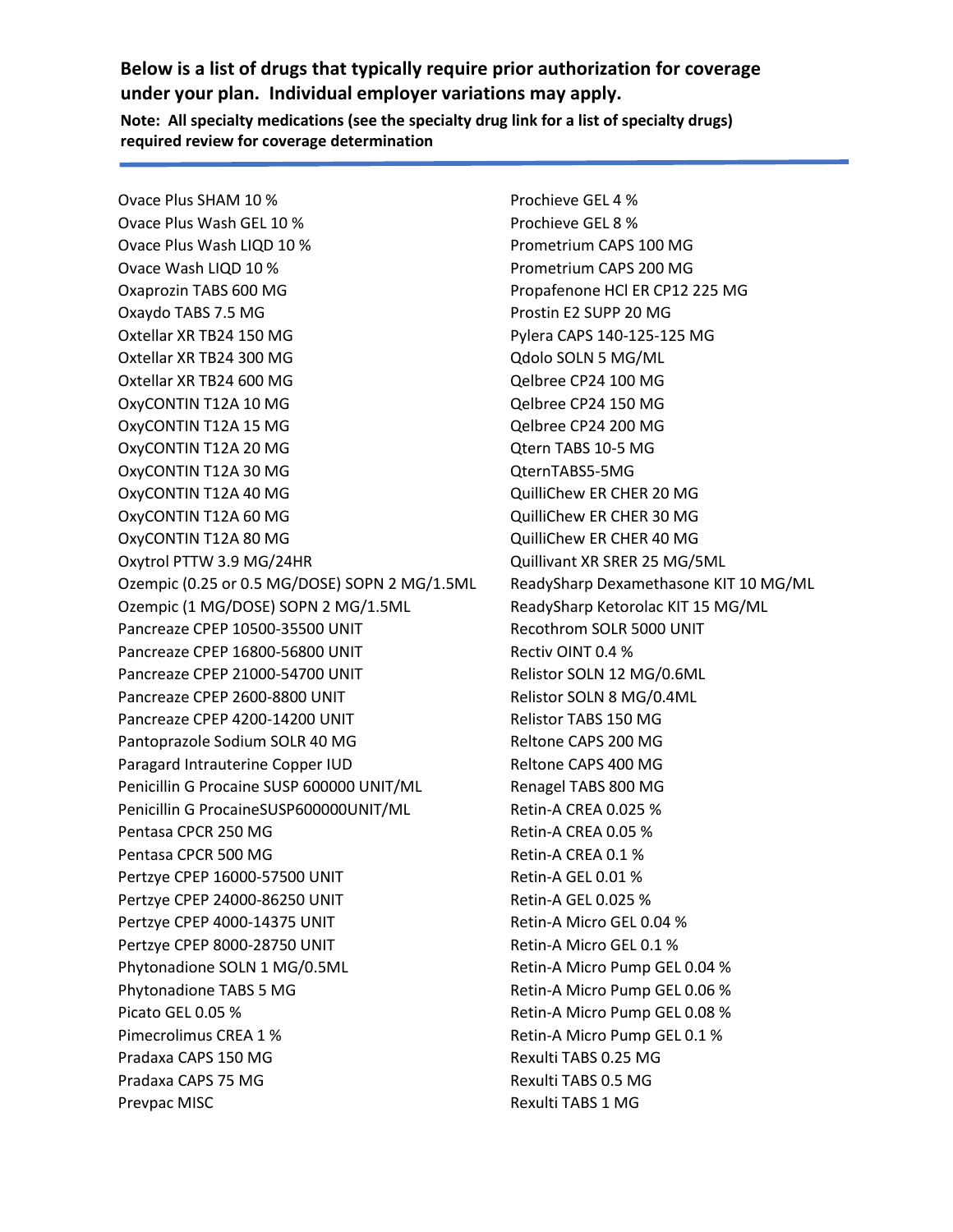Rexulti TABS 2 MG Rexulti TABS 3 MG Rexulti TABS 4 MG Rhofade CREA 1 % RisperDAL Consta SRER 12.5 MG RisperDAL Consta SRER 25 MG RisperDAL Consta SRER 37.5 MG RisperDAL Consta SRER 50 MG Ritalin LA CP24 10 MG Ritalin LA CP24 20 MG Ritalin LA CP24 30 MG Ritalin LA CP24 40 MG Ritalin TABS 10 MG Ritalin TABS 20 MG Ritalin TABS 5 MG Rosadan GEL 0.75 % Rosadan KIT 0.75 % (Cream) Rosadan KIT 0.75 % (Gel) Rosanil Cleanser LIQD 10-5 % RoxyBond TABA 5 MG Rufinamide SUSP 40 MG/ML Rybelsus TABS 14 MG Rybelsus TABS 3 MG Rybelsus TABS 7 MG Rytary CPCR 23.75-95 MG Santyl OINT 250 UNIT/GM Saphris SUBL 2.5 MG Savella TABS 100 MG Savella TABS 12.5 MG Savella TABS 25 MG Savella TABS 50 MG Savella Titration Pack MISC 12.5 & 25 & 50 MG Sensipar TABS 60 MG SEROquel XR TB24 150 MG SEROquel XR TB24 200 MG SEROquel XR TB24 300 MG SEROquel XR TB24 400 MG SEROquel XR TB24 50 MG Sevelamer HCl TABS 400 MG Sevelamer HCl TABS 800 MG SF GEL 1.1 %

Sirolimus TABS 1 MG Sirolimus TABS 2 MG Skyla IUD 13.5 MG Sodium Chloride NEBU 10 % Solaraze GEL 3 % Solu-CORTEF SOLR 1000 MG Solu-CORTEF SOLR 250 MG Solu-CORTEF SOLR 500 MG SOLU-Medrol SOLR 1000 MG SOLU-Medrol SOLR 2 GM Sorbitol SOLN 3 % Sorbitol SOLN 3.3 % Sorbitol-Mannitol SOLN 2.7-0.54 GM/100ML Strattera CAPS 10 MG Strattera CAPS 100 MG Strattera CAPS 18 MG Strattera CAPS 25 MG Strattera CAPS 40 MG Strattera CAPS 60 MG Strattera CAPS 80 MG Suboxone FILM 12-3 MG Suboxone FILM 2-0.5 MG Suboxone FILM 4-1 MG Suboxone FILM 8-2 MG Suboxone SUBL 2-0.5 MG Suboxone SUBL 8-2 MG Sucralfate SUSP 1 GM/10ML Sumadan Wash LIQD 9-4.5 % Sumavel DosePro SOTJ 4 MG/0.5ML Sumavel DosePro SOTJ 6 MG/0.5ML Suprax CAPS 400 MG SymlinPen 120 SOPN 2700 MCG/2.7ML SymlinPen 60 SOPN 1500 MCG/1.5ML Symproic TABS 0.2 MG Synalar TS KIT 0.01 % Synjardy TABS 12.5-1000 MG Synjardy TABS 12.5-500 MG Synjardy TABS 5-1000 MG Synjardy TABS 5-500 MG Synjardy XR TB24 10-1000 MG Synjardy XR TB24 12.5-1000 MG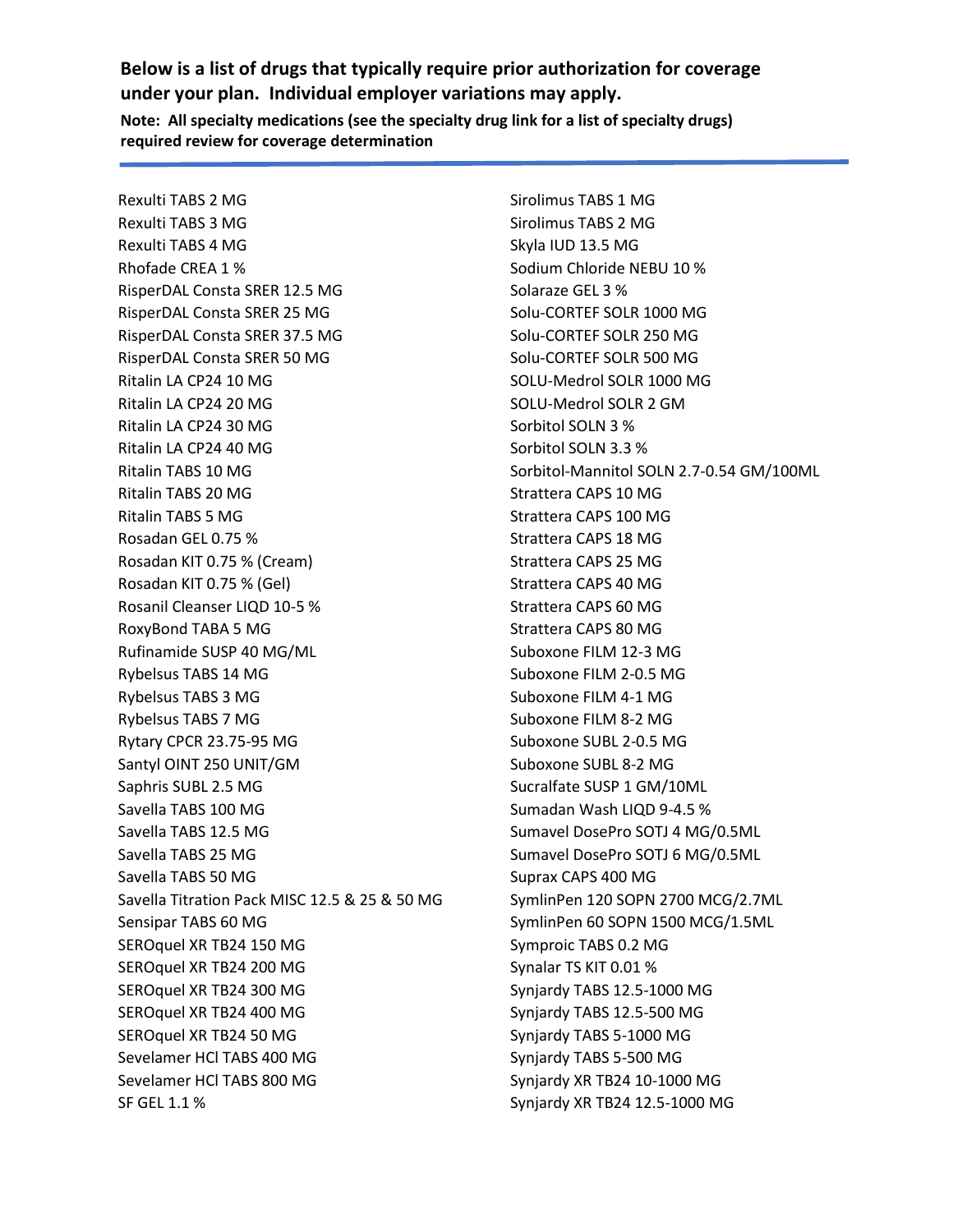**Below is a list of drugs that typically require prior authorization for coverage under your plan. Individual employer variations may apply.**

**Note: All specialty medications (see the specialty drug link for a list of specialty drugs) required review for coverage determination**

Synjardy XR TB24 25-1000 MG Synjardy XR TB24 5-1000 MG Tazarotene FOAM 0.1 % Temazepam CAPS 22.5 MG Temazepam CAPS 7.5 MG Testosterone Cypionate SOLN 100 MG/ML Testosterone Cypionate SOLN 200 MG/ML Testosterone Enanthate SOLN 200 MG/ML Testosterone GEL 1.62 % Testosterone GEL 10 MG/ACT -0.02 Testosterone GEL 12.5 MG/ACT -0.01 Testosterone GEL 20.25 MG/1.25GM -0.0162 Testosterone GEL 20.25 MG/ACT -0.0162 Testosterone GEL 25 MG/2.5GM -0.01 Testosterone GEL 40.5 MG/2.5GM -0.0162 Testosterone GEL 50 MG/5GM -0.01 Testosterone SOLN 30 MG/ACT Ticlopidine HCl TABS 250 MG Tigan SOLN 100 MG/ML TiganSOLN100MG/ML Tirosint CAPS 100 MCG Tirosint CAPS 112 MCG Tirosint CAPS 125 MCG Tirosint CAPS 13 MCG Tirosint CAPS 137 MCG Tirosint CAPS 150 MCG Tirosint CAPS 25 MCG Tirosint CAPS 50 MCG Tirosint CAPS 75 MCG Tirosint CAPS 88 MCG Tivorbex CAPS 40 MG tiZANidine HCl CAPS 2 MG tiZANidine HCl CAPS 4 MG tiZANidine HCl CAPS 6 MG Tobramycin Sulfate in Saline SOLN 1.2-0.9 MG/ML-% Tobramycin Sulfate SOLN 1.2 GM/30ML Tobramycin Sulfate SOLN 10 MG/ML Tobramycin Sulfate SOLN 2 GM/50ML Tobramycin Sulfate SOLN 80 MG/2ML Tobramycin Sulfate SOLR 1.2 GM Toviaz TB24 8 MG

Tradjenta TABS 5 MG traMADol HCl ER CP24 100 MG traMADol HCl ER CP24 150 MG traMADol HCl ER CP24 200 MG traMADol HCl ER CP24 300 MG Tranexamic Acid SOLN 1000 MG/10ML Tranexamic Acid TABS 650 MG Trelegy Ellipta AEPB 100-62.5-25 MCG/INH Tretinoin Microsphere GEL 0.04 % Tretinoin Microsphere GEL 0.1 % Tretinoin Microsphere Pump GEL 0.04 % Tretinoin Microsphere Pump GEL 0.1 % Tretin-X CREA 0.075 % Tretin-X KIT 0.025 % CREAM Tretin-X KIT 0.05 % CREAM Tretin-X KIT 0.1 % CREAM Triamcinolone Acetonide AERS 0.147 MG/GM Trileptal TABS 300 MG Tropic-Cyclopent-PE-KetorolacSOSY1-1-10-0.5% Tropic-Cyclopent-PE-KetorolacSOSY1-1-2.5-0.5% Tropic-Cyclop-PE-Keto-ProparSOSY Trulance TABS 3 MG TrulanceTABS3MG Trulicity SOPN 0.75 MG/0.5ML Trulicity SOPN 1.5 MG/0.5ML Ultravate LOTN 0.05 % Urimar-T TABS 120 MG Ursodiol CAPS 300 MG Vancocin CAPS 250 MG Vancocin HCl CAPS 125 MG Vancomycin HCl CAPS 125 MG Vancomycin HCl CAPS 250 MG Veltassa PACK 8.4 GM Veltin GEL 1.2-0.025 % Venlafaxine HCl ER TB24 150 MG Venlafaxine HCl ER TB24 225 MG Venlafaxine HCl ER TB24 37.5 MG Venlafaxine HCl ER TB24 75 MG Verapamil HCl ER CP24 100 MG Verapamil HCl ER CP24 120 MG Verapamil HCl ER CP24 180 MG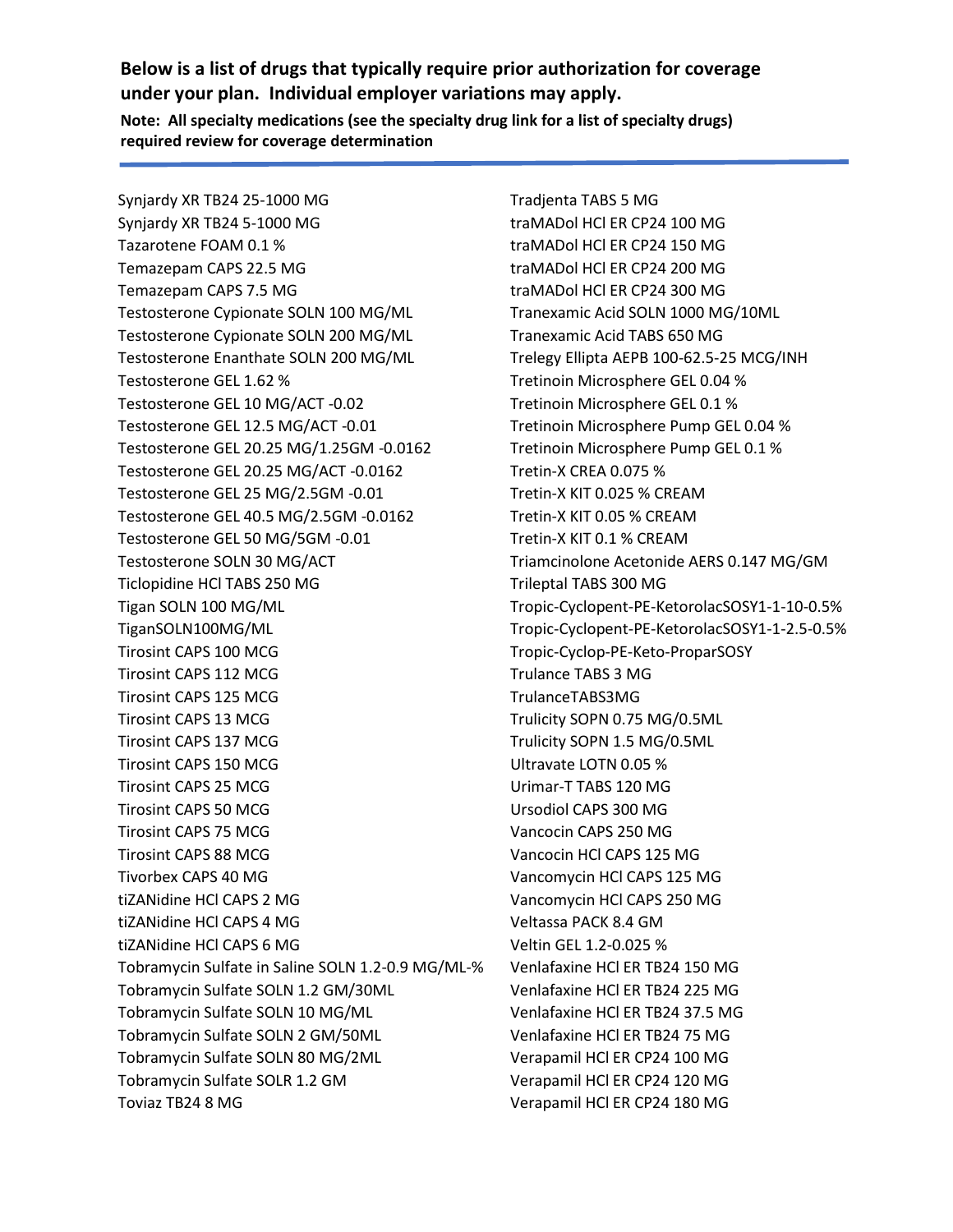Verapamil HCl ER CP24 200 MG Verapamil HCl ER CP24 240 MG Verapamil HCl ER CP24 300 MG Verapamil HCl ER CP24 360 MG Verelan CP24 120 MG Verelan CP24 180 MG Verelan CP24 240 MG Verelan CP24 360 MG Verelan PM CP24 200 MG Verquvo TABS 10 MG Verquvo TABS 2.5 MG Verquvo TABS 5 MG Viberzi TABS 100 MG Viberzi TABS 75 MG Victoza SOPN 18 MG/3ML Viibryd Starter Pack KIT 10 & 20 MG Viibryd TABS 10 MG Viibryd TABS 20 MG Viibryd TABS 40 MG Vimpat SOLN 10 MG/ML Vimpat TABS 100 MG Vimpat TABS 150 MG Vimpat TABS 200 MG Vimpat TABS 50 MG Viokace TABS 10440-39150 UNIT Viokace TABS 20880-78300 UNIT Vitamin K1SOLN1MG/0.5ML Vogelxo Pump GEL 12.5 MG/ACT -0.01 Vraylar CAPS 1.5 MG Vraylar CAPS 3 MG Vraylar CAPS 4.5 MG Vraylar CAPS 6 MG Vraylar CPPK 1.5 & 3 MG Vyvanse CAPS 10 MG Vyvanse CAPS 20 MG Vyvanse CAPS 30 MG Vyvanse CAPS 40 MG Vyvanse CAPS 50 MG Vyvanse CAPS 60 MG Vyvanse CAPS 70 MG Vyvanse CHEW 10 MG

**required review for coverage determination**

Vyvanse CHEW 20 MG Vyvanse CHEW 30 MG Vyvanse CHEW 40 MG Vyvanse CHEW 50 MG Vyvanse CHEW 60 MG Welchol TABS 625 MG Wellbutrin XL TB24 150 MG Wellbutrin XL TB24 300 MG Winlevi CREA 1 % WinRho SDF SOLN 1500 UNIT/1.3ML WinRho SDF SOLN 15000 UNIT/13ML WinRho SDF SOLN 2500 UNIT/2.2ML WinRho SDF SOLN 5000 UNIT/4.4ML Wynzora CREA 0.005-0.064 % Xadago TABS 100 MG Xadago TABS 50 MG Xerese CREA 5-1 % Xifaxan TABS 200 MG Xifaxan TABS 550 MG Xigduo XRTB242.5-1000MG Xiidra SOLN 5 % Xopenex HFA AERO 45 MCG/ACT Xopenex NEBU 0.31 MG/3ML Xopenex NEBU 0.63 MG/3ML Xopenex NEBU 1.25 MG/3ML Xtampza ER C12A 13.5 MG Xtampza ER C12A 18 MG Xtampza ER C12A 27 MG Xtampza ER C12A 36 MG Xtampza ER C12A 9 MG Xtampza ERC12A13.5MG Zembrace SymTouch SOAJ 3 MG/0.5ML Zenzedi TABS 2.5 MG Zenzedi TABS 7.5 MG Ziana GEL 1.2-0.025 % Zileuton ER TB12 600 MG ZilxiFOAM1.5% Zithranol SHAM 1 % Zithranol-RR CREA 1.2 % Zorvolex CAPS 18 MG Zorvolex CAPS 35 MG